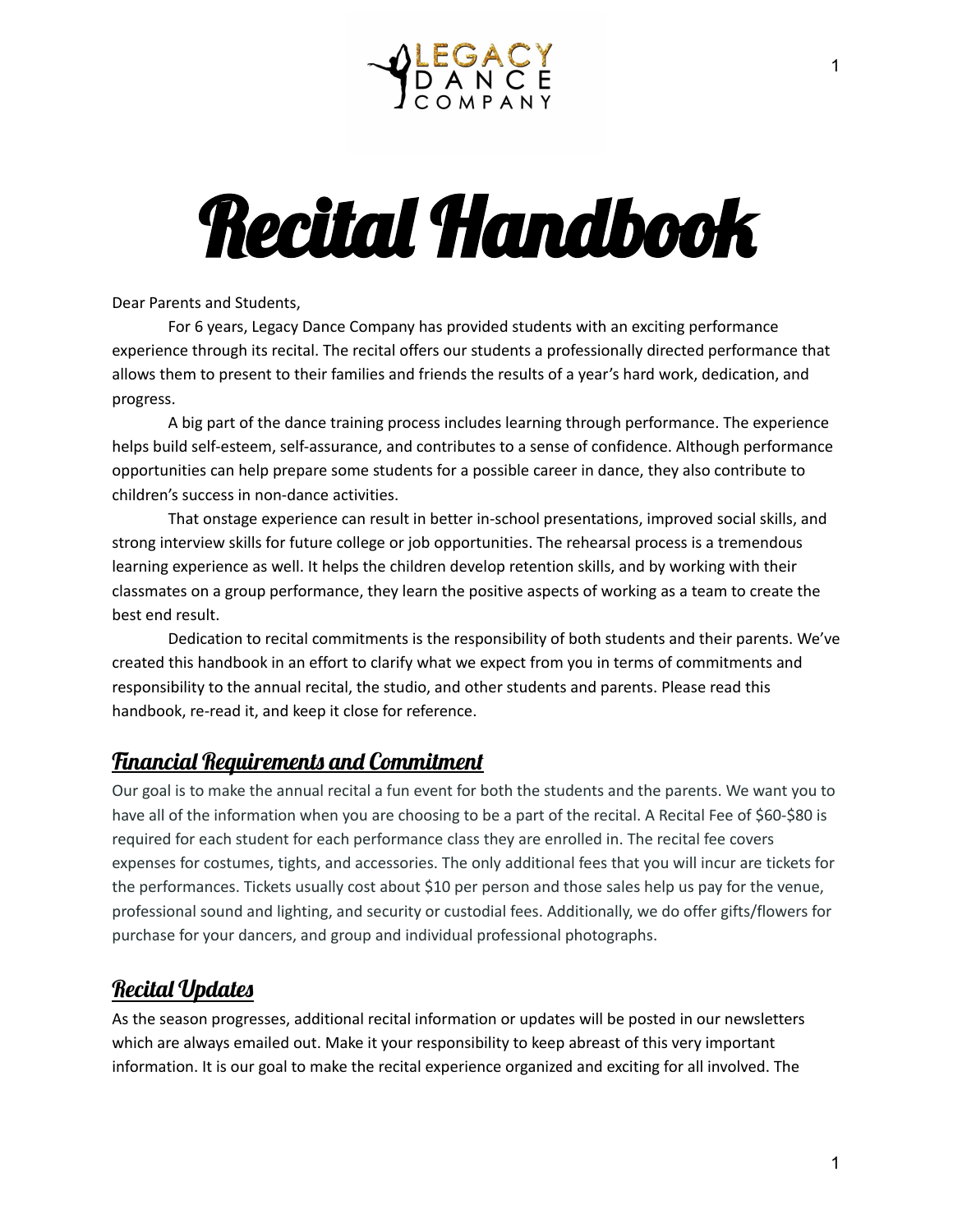annual recital is truly a team effort; students, their parents, the teachers, and the directors are key players in the success of the show. Please make it a priority to keep updated with the latest information.

#### Important Dates

**November 1st** Costume fees are due. If you register after 11/1, they are due at that time. **May 21st** Picture Day **June 17th** Dress Rehearsal Act 1- 4:00 PM Act 2- 5:00 PM *The rehearsal schedule is included at the end of this document.* **June 18th** Showcase Recitals. This is an all-day event. Please plan accordingly. *The performance order is included at the end of this document.* Show Times are 11 AM and 4 PM

#### **Costumes**

Many hours are spent determining the correct costumes for each class. They are always age-appropriate and of the highest quality we can find that relates to the recital song. Technique Only classes do not need costumes.

- A. **Payments.** In an effort to insure costume delivery for photographs and an organized distribution to our students, LDC places orders during December. Costume manufacturers begin their production process as soon as the order and payment are received. They do not accept cancellations or offer refunds; therefore LDC does not offer any refunds for the costumes. All costumes must be paid in full (or have a payment program in effect) prior to the orders being placed or your order will not be processed.
- B. **Sizing.** Costume measuring will be during the regularly scheduled class time in November. Each child's measurements will be individually calculated by Directors to determine the proper size(s) to be ordered.
- C. **Alterations.** Although rare, if adjustments must be made, once the costume is distributed, the expense of alterations will be the sole responsibility of the student's parent or guardian. Costumes will be tried on in the studio so that teachers can ensure there are no sizing issues or deficits.
- D. **Distribution.** All costumes will be distributed the week prior to Picture Day if tuition up to that point is paid in full and you have no debts to the studio.
- E. **Withdrawal.** If a parent or guardian withdraws their child from LDC anytime after the costumes have been ordered and prior to the recital they will not receive a refund for costume payments. Parents or guardians may pick up their paid costume (at the studio) at the time of general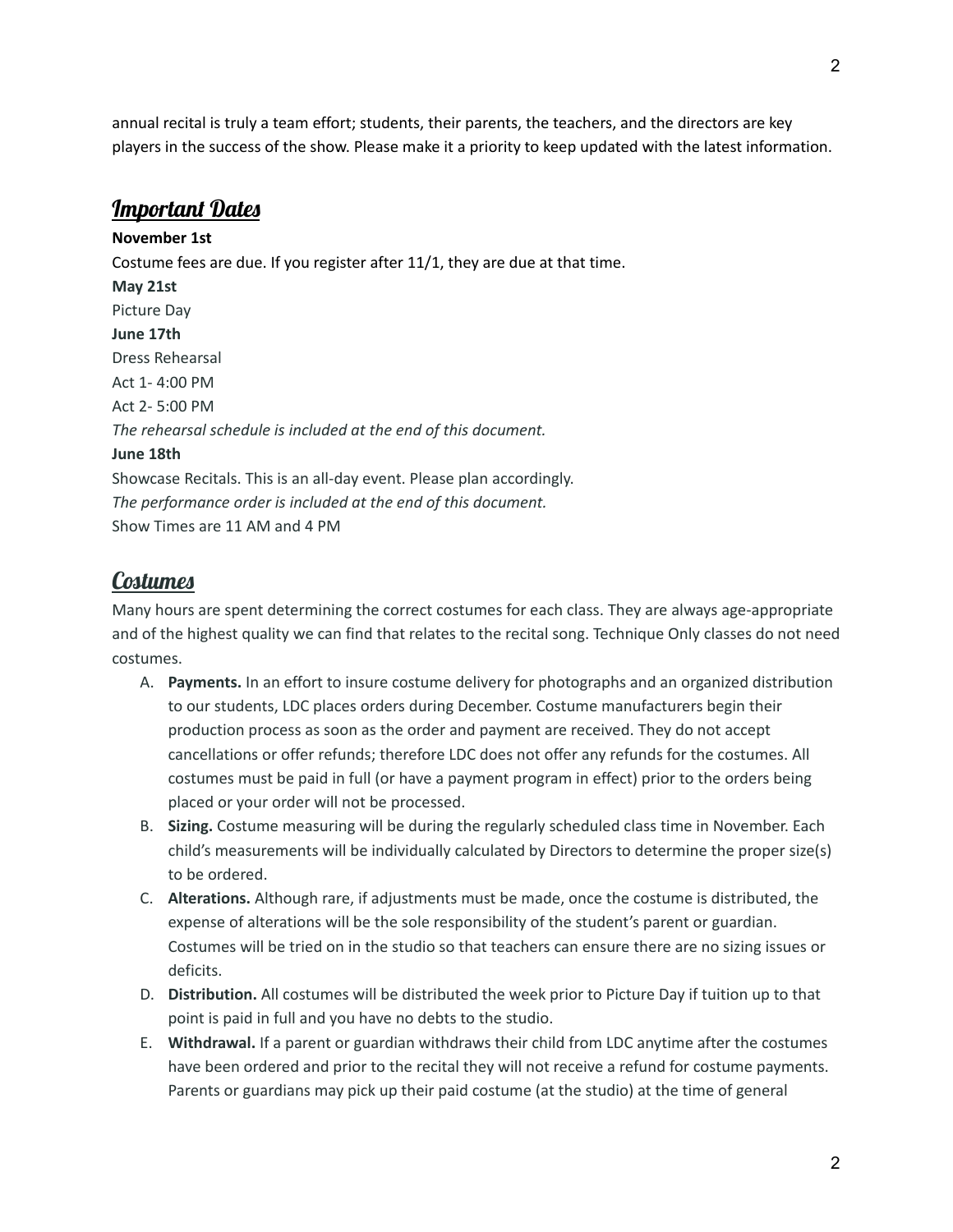costume distribution and up to the recital. Costumes that are not picked up 15 days after the season will be donated to the studio.

- F. **Costume Expense.** The due date for costume payment is November 1st. Fees range from \$65-\$85 depending on age/size/class.
- G. **Costume Care.** LDC recommends that your child's name be placed in all costumes, shoes, accessories, and tights. Place all costumes in the provided garment bag with your child's name on the outside. Pack accessories in a clear plastic bag with your child's name on the bag and on the individual accessories. Please do not clean costumes in your washing machine, dry-clean only (after the recital). If wrinkles are apparent, you may place the costume on a hanger in a steamy bathroom. Do not iron.
- H. **Tights & Shoes.** Tights are provided as part of your Recital Fee. Note: having a second pair of "backup" tights can offer a great sense of security for the student and the parent/guardian. Please check with our office if you want additional tights. Shoes should align with what is required in our dress code for classes.

## Makeup, Hair, and Jewelry

- A. **Makeup.** Makeup should be done at home and may need to be retouched by the stage moms. Let's remember that although this is a special time for the dancers they are still just kids and we want to keep it that way for as long as we can. A little blush and lipstick look great on stage for the little ones. Older children should wear lipstick, blush, neutral eyeshadow (not blue), and mascara.
- B. **Hair.** All classes will have assigned hairstyles. That information is included at the end of this document. For dancers with short hair, it must be pulled away from the face as best as possible.
- C. **Jewelry and Nails.** Dancers should remove all jewelry and bright nail polish before arriving at the venue. It will not be allowed on stage.

## Pre-planning

The recital isn't a one-day activity. Gather all of your costumes, accessories, shoes, and makeup several days in advance in case something is missing or isn't exactly right. Make a checklist of your child's routines, listing their costume, the color of tights, shoes, and any accessories. Make sure you have all your supplies before arrival. The checklist helps when leaving to ensure that you have everything.

## Extra Everything

You may want to bring at least one extra pair of tights of each color. Hair gel, bobby pins, and hair spray should be packed in a bag for older children. A few less obvious things that have come in handy for others include baby wipes/shout wipes to fix makeup mistakes or dirty hands, Tide pens, baby powder for itchy costumes, safety pins for emergency costume repairs, clear nail polish for minor holes/runs when there isn't time to repair and invisible band-aids.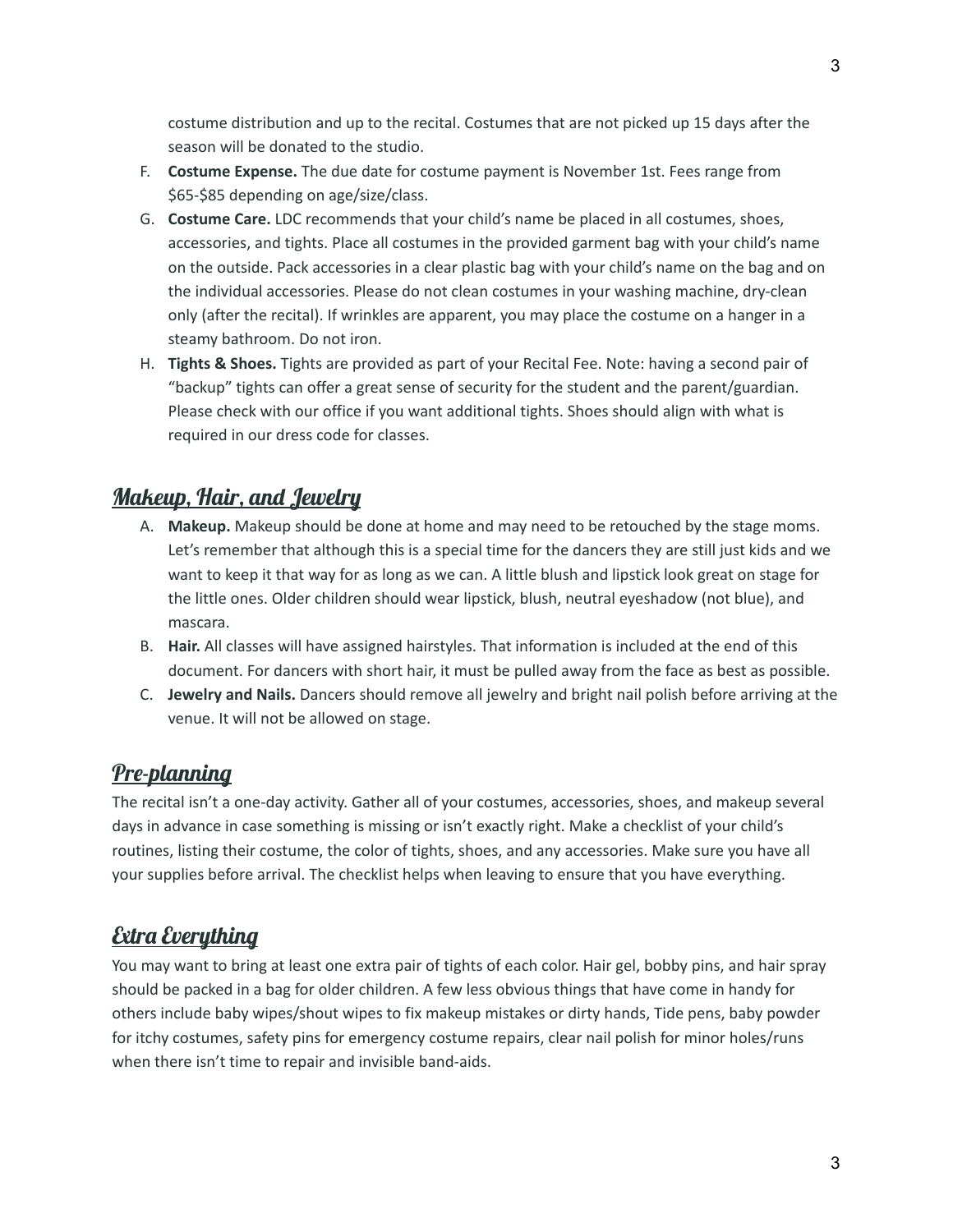#### Dress Rehearsal

- A. **THIS REHEARSAL WILL BE CLOSED TO OBSERVERS**. The dress rehearsal offers your child the opportunity to become familiar with the theater surroundings and become comfortable in their performance, costume, and the stage. It offers your child's teachers and the studio directors the opportunity to be sure your child has the best possible experience. Lighting, music cues, and all other logistics for an organized and professional performance are rehearsed. We run an organized and timely dress rehearsal (although it does run longer than the actual show); the parent/guardian's help with the process will guarantee a professional production. Students are to arrive in their first performance costume. Food and/or drinks during the rehearsals are not permitted in the venue.
- B. **Dressing Room Etiquette.** Students must respect others' space and property in the dressing rooms. More time will be spent in the dressing rooms than on stage, so please do your best to keep the dressing rooms organized and clean. Food or drink is not permitted in the dressing room (except water) so that costumes do not become soiled.
- C. **Dress Rehearsal Drop-Off and Pick-up.** Students accompanied by a parent or guardian are brought to their assigned areas where they will be checked in and turned over to their class mom(s). Dancers need to stay backstage for the entire act they are performing in. Act 1 dancers may check out during Intermission, Act 2 dancers may check out at the end of the show. Parents must bring their student's "check out card" to help our volunteers identify which child should be leaving with which parent. Parents are not allowed backstage or in the dressing areas after the child has been properly checked in the backstage. Students will be dismissed from rehearsal after they've run all of their numbers.

#### Recital Volunteers

Anyone interested in volunteering to help backstage is welcome. All volunteers must report to a meeting before the recital. As an LDC student, your child is a direct beneficiary of this volunteer effort, so we hope that you will become an enthusiastic member of our volunteer pool. Most jobs require limited commitment at a specific time during dress rehearsal and/or recital. We encourage you to become involved in some way with our volunteer program and welcome any contribution you are willing to make. All volunteers will receive an identification badge, which must be worn throughout the entire dress rehearsal and performance. Please do not bring guests, including children with you while you are volunteering. Recital week is a hectic experience; all volunteers must work in a cooperative manner at all times.

#### Class Moms

The goal of a class mom is to ensure the safety of each child in their care and to be sure all children are accounted for. You will be responsible to ensure that each child is in the proper costume, accessories, and shoes, and you must be sure your children or classes are backstage when the stage manager tells you it's time. In addition, you will be responsible to return all children to their appointed pick-up area following their performance. There will be 1 class mom for each class. If we have too many volunteers for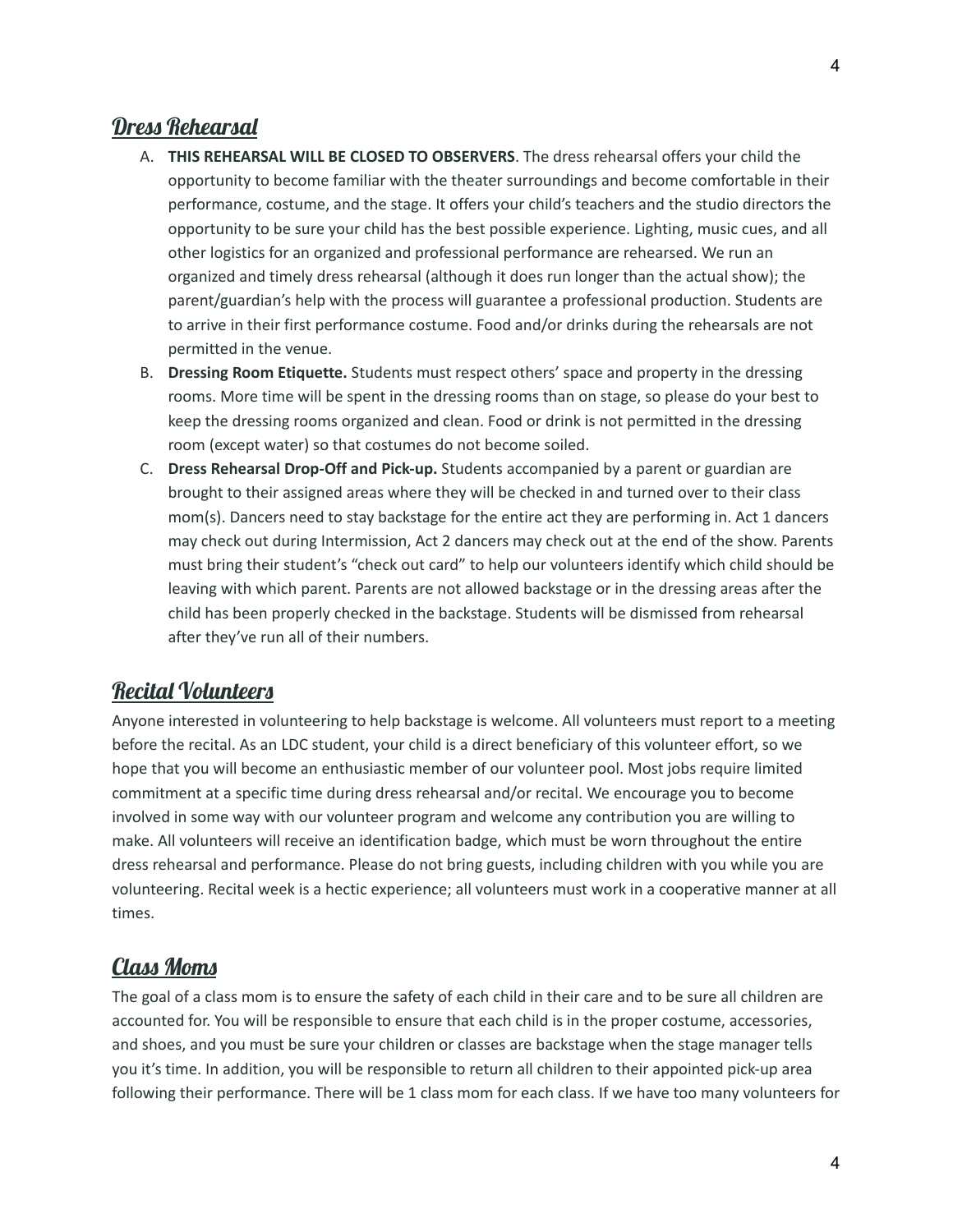a class you may be asked to work with children from another class. Class moms will walk their group back and then must stay far back from the wings so that the teachers can take over. All volunteers need to be prepared to work within the system to make everything flow. We work very hard to put a system in place that works, please rely on our experience. We ask that all volunteers follow all instructions from the stage manager.

#### Recital Tickets

All studio accounts (tuition, costumes, etc.) must be paid to date before any family dances at the recital. Tickets go on sale in June. Ticket money is for the production of the show (venue rental, workers, lighting and sound costs, custodial, etc). Prices are \$10 per ticket. Our recital is not recommended for children who cannot sit still for 2 hours. Children must have their own seats. Babies and young toddlers may sit on a parent's lap so long as they are not a distraction to other audience members. Audience members who are in wheelchairs will have specific seats designated, please let us know in advance.

## Video and Photography

**Photography.** Absolutely no flash photography is to be used during the shows. This can be distracting to the dancers on stage and ruin the experience for audience members. We encourage you to purchase photos from our professional photographer!

**Video.** At this time we do not have professional videography of the shows. If you wish to take a video of your dancer, this must be done from your seat without interfering with the view of other audience members. Please be courteous to those around you. Please do not post videos of other dancers online, for the safety of those children and out of respect for those parents.

#### Audience Etiquette

We want everyone who participates in and attends our recital to thoroughly enjoy the performance. Below are a few items that if followed, will greatly enhance the experience for all concerned.

**Courtesy is contagious.** If adults practice courtesy, children will learn from their example.

**Phones.** All cell phones and electronic devices must be turned off or silenced.

**Seating.** Please stay seated and keep your feet off of the seats in front of you. Per fire regulations, no one may sit or stand in the aisles.

**Quiet, please.** Please refrain from talking during performances. It is very distracting and unpleasant to those around you and those on stage.

**Babies and young children.** We encourage this to be a family event, but we ask that if they become restless or begin crying, you accompany them out of the auditorium.

**Enter/Exit.** Audience members may enter and exit the auditorium between performances and at intermission ONLY. Please do not open and close auditorium doors during performances. Please do your best to remain seated until intermission. Our door security will not open doors during performances unless it is an emergency.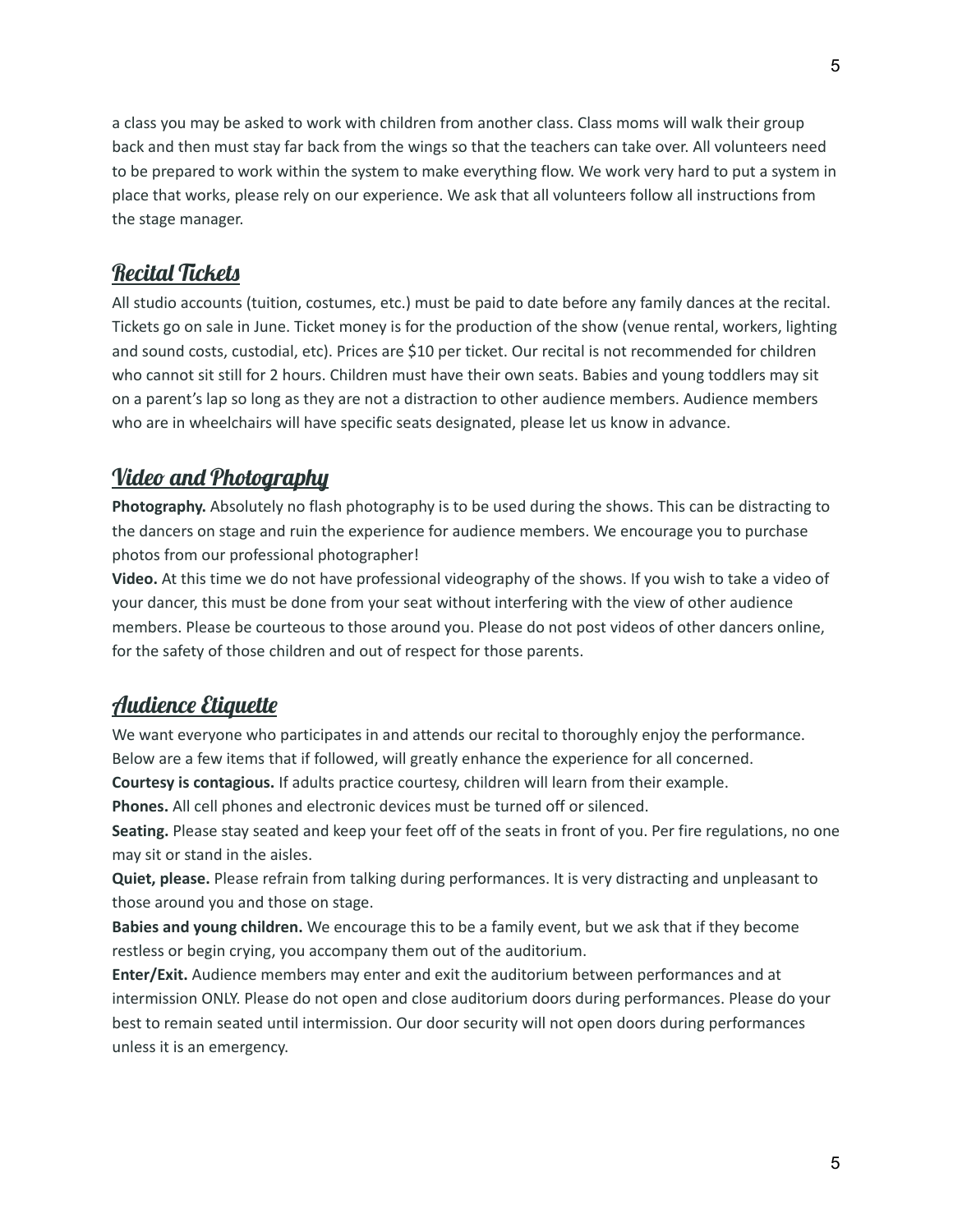#### Recital Checklist

- \_\_\_\_\_\_ Write Dress Rehearsal and Recital dates/times/locations on your calendar
- June 6th at 4 PM, purchase recital tickets
- \_\_\_\_\_\_ Get Costume, Shoes, Tights, and accessories together

## 2022 Showcase Recital Specifics

#### **ACT ONE**

- 1. I Love Rock and Roll (Invite Acro Mon.)
- 2. Jukebox Hero (Invite Acro Thurs.)
- 3. Hit Me With Your Best Shot (Acro 2)
- 4. Nothing Here But Us Chickens (Tot Combo 1)
- 5. Feeling Good (Invite Pointe)
- 6. Respect (Hip Hop 2)
- 7. ABC (Hip Hop 1)
- 8. Stand By Me (Invite Contemp 1)
- 9. Signed, Sealed, Delivered (Tot Combo 3)
- 10. Yellow Polka Dot Bikini (Tot Combo 2)
- 11. Take it to the House (Hip Hop 3)
- 12. Mash-Up (Hip Hop 4)
- 13. Guess Whos Back (Hip Hop 5)
- 14. I'll Make A Man Out Of You (Acro 3 Purple)
- 15. Be Like You (Acro 3 Pink)
- 16. A Spoon Full Of Sugar (Acro 1)
- 17. Traveling Soldier (Invite Contemp 2)
- 18. Hillbilly Rock (Tap 3)
- 19. Grandpa (Elite Ballet 2)

#### **ACT TWO**

- 20. BTA Lady Gaga (Begin Teen Acro)
- 21. Dance Monkey (Acro 5)
- 22. Party Rock Anthem (Acro 4)
- 23. Staying Alive (Tap 2)
- 24. Car Wash (Tap 1)
- 25. I Will Survive (Jazz 3)
- 26. Disco (Ballet 3)
- 27. Simple Symphony (Ballet 2)
- 28. Brandenburg (Jazz 4)
- 29. La Valse De L'Amour (Elite Ballet 1)
- 30. Over The Rainbow (Ballet 1)
- 31. I Could Have Danced All Night (Ballet 4)
- 32. Anything Goes (Invite Tap)
- 33. Popular (Jazz 2)
- 34. Axel F (Jazz Pom)
- 35. Who Let The Frog Out (Tot Combo 4)
- 36. Fur Elise (Intro Pointe)

#### **Dress Rehearsal (Crook County High School Auditorium 4:00 PM)**

Dress Rehearsals will take place on **Friday, June 17th.** Rehearsal times are as follows:

#### **Act 1 Arrive at 4:00; Act 2 Arrive at 5:00pm**

*Dancers should arrive in their first costume with hair and makeup completed. Dressing Room volunteers will assist younger dancers with costume changes as needed. PLEASE ARRIVE 15 MINUTES EARLY SO THAT WE CAN START RIGHT ON TIME! Dancers may leave after they have performed at rehearsal.*

#### **Showcase Recitals (Crook County High School Auditorium 11:00 and 4:00)**

1. Dancers from Act 1 need to check in **30 minutes prior** to each show. Dancers in Act 2 need to check in prior to Intermission.